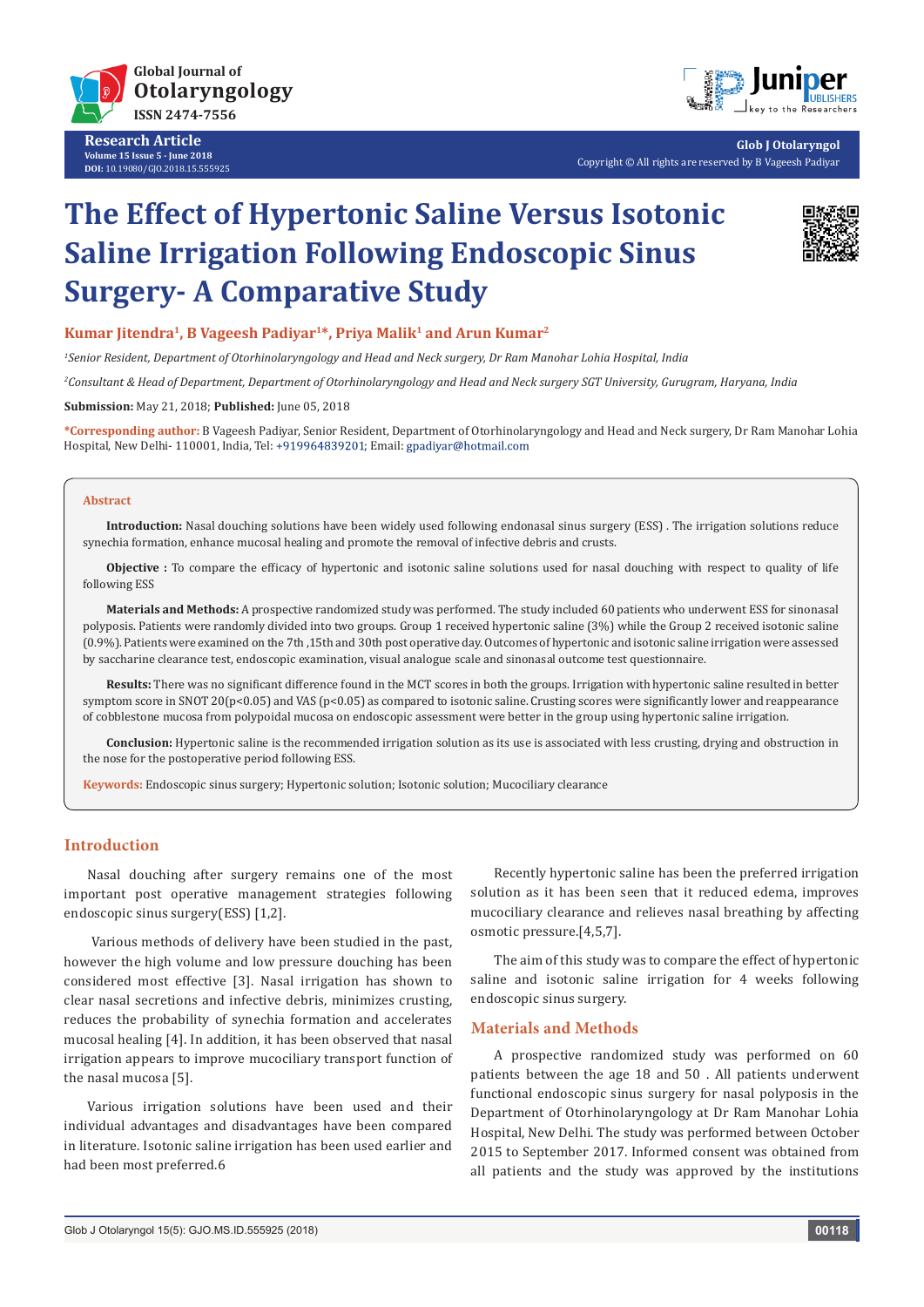ethics board. Patients included in the study were all new cases of sinonasal polyposis who were resistant to conservative management. Patients who were known cases of mucociliary clearance disorders, smokers and those had undergone previous ESS, chemo-radiotherapy were excluded from our study. The surgeries were performed by different surgeons while examination of patients post surgery was performed by same otolaryngologist. All patients underwent uncinectomy, middle meatal antrostomy, anterior and posterior ethmoidectomy. Frontal and sphenoid sinuses were addressed only in 4 patients. Merocel® pack was removed 48hrs following surgery. In all patients the same post operative medication, oral amoxicillin with clavilunate, was administered for 10 days.

## **Randomization**

Subjects were randomly divided into 2 groups. Randomization was performed using a table of random numbers for 30 subjects each. Group 1 included numbers 1 to 30 while group 2 included numbers 31 to 60. Each group had randomly distributed 15 even and 15 odd numbers. Study subjects were then allocated numbers according to the randomization. Those allocated with even numbers received hypertonic saline irritation while those allocated with odd numbers were received isotonic saline irrigation.

#### **Irrigation method**

All subjects were instructed to use irrigation fluids 3 times a day for a period of 4 weeks postoperatively. A total of 60mL solution was used for each nasal irrigation, with 30mL for each nasal cavity. Irrigation was performed by syringing with the head tilted forward and downward.

#### **Assessing outcome of irrigation**

**Measurement of mucociliary clearance:** Mucociliary clearance was measured using saccharine clearance test method. Each patient underwent the sacchrarine clearance test postoperatively on the  $7<sup>th</sup>$ ,  $15<sup>th</sup>$  and  $30<sup>th</sup>$  day. A quarter of saccharine tablet was placed on the medial surface of the inferior turbinate, 1 cm from the anterior end. The time until the subject could taste saccharine was noted. None of the subjects failed to taste saccharine.

**Endoscopic assessment:** All patients were assessed endoscopically on the  $7<sup>th</sup>$ ,  $15<sup>th</sup>$  and  $30<sup>th</sup>$  postoperative day using a 00 nasal endoscope. During endoscopic assessment crusting and general appearance of nasal mucosa was documented. Crusting was documented as no crusts/few crusts,<50 crusts and >50% crusts. Endoscopic assessment was documented as either normal, edematous/cobblestoned, polypoidal or gross polypoidal. Assessment of both crusting and endoscopic appearance was done in terms of percentage.

# **Sinonasal outcome test-20 (SNOT-20) and Visaul analogue scale(VAS)**

Patients were reviewed on the 7<sup>th</sup>,15<sup>th</sup> and 30<sup>th</sup> postoperative day with the Sino nasal outcome test and scores were compared on 3 different occasions post surgery. VAS scores were used to assess severity of symptoms, which included nasal blockage/ congestion, headache, facial pain, alteration in sense of small and nasal discharge. A score of 10 was given by patients with no symptoms while a score of 0 was given by patients with worst symptoms.

#### **Statistical analysis**

Apart from the descriptive analysis of the data collected, statistical significance of between group differences was determined using Student's t test, Whitney Rank sum test and Chi –square test. Odds ratios were calculated by cross tabulation with a 95% confidence interval. Data was tabulated using mean (SD). The magnitude of change in outcome measures of SNOT-20 and VAS was determined by using the following calculation for each patient: change=follow up measurement  $(30<sup>th</sup>$  post operative day)– baseline measurement ( $7<sup>th</sup>$  day ). To determine if irrigation solution formulation had an effect on the outcome measures, data were analyzed by ANOVA with Bonferroni adjustments. A p value if <0.05 was considered to be significant. All statistical analyses were performed using the SPSS (Statistical package programme for social sciences, Chicago,IL,US) (Table 1)

#### **Results**

.

The study population included 60 patients between 18-55 years of age. Patients were randomly divided into 2 groups with 30 patients in each group. Mean age of group one was 34.9 (20- 50) while in group two was 34.33 (18-55). Group one comprised of 10 females (33.3%) and 20 males (66.6%) while group two comprised of 12 females (40%) and 18 males (60%). There were no significant differences in age distribution or gender distribution (0.454 and 0.486 respectively). Each group was examined separately.

**Table 1:** Endoscopic scores on the amount of crusting with hypertonic saline and isotonic saline.

| Day of assessment | <b>Endoscopic crusting</b> | Hypertonic saline $(\% )$ | Isotonic saline(%) |
|-------------------|----------------------------|---------------------------|--------------------|
| $7th$ day         | No crusts                  |                           |                    |
|                   | <50% crusts                | 40                        | 39                 |
|                   | $>50\%$ crusts             | 55                        | 55                 |
| $15th$ day        | No crusts                  | 35                        | 41                 |
|                   | $<$ 50% crusts             | 50                        | 35                 |
|                   | $>50\%$ crusts             | 15                        | 24                 |

**How to cite this article:** Kumar J, B V Padiyar, Priya M, Arun K. The Effect of Hypertonic Saline Versus Isotonic Saline Irrigation Following Endoscopic Sinus 00119 **Surgery- A Comparative Study. Glob J Oto**, 2018; 15(5): 555925. DOI: [10.19080/GJO.2018.15.55592](http://dx.doi.org/10.19080/GJO.2018.15.555925)5. **00119080**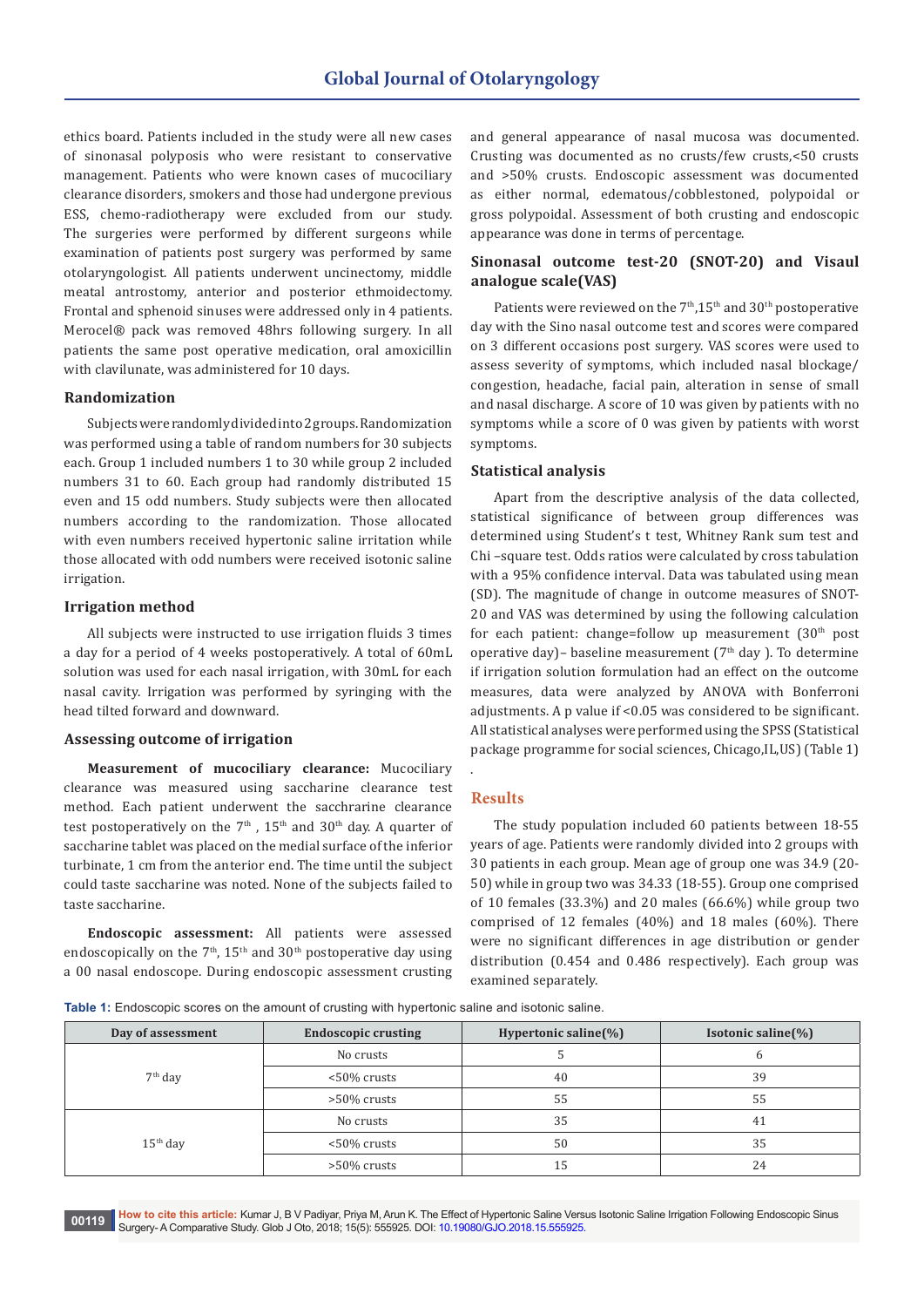| $30th$ day | No crusts  | כס                 | ັບປ            |
|------------|------------|--------------------|----------------|
|            | <50 crusts | $\sim$ $-$<br>ر ہے | ں ہے           |
|            | >50 crusts | ⊥∪                 | ~~<br><u>_</u> |

## **Mucociliary clearance test (MCT)**

In group 1 and group 2, the MCT values did not significantly change from the  $7<sup>th</sup>$  to  $15<sup>th</sup>$  postoperative day (p=0.452 for group 1 and p=0.343 for group 2). However the MCT values improved significantly in both groups on the 30<sup>th</sup> postoperative day (p<0.05). Each in group variation in MCT was compared with the other group score variations and no significant differences were found.  $(15<sup>th</sup>$  day postoperative-7day postoperative, p=0.453; 30th day postoperative- 15<sup>th</sup> day postoperative, p=0.112) (Table 2).

Table 2: Endoscopic appearance of nasal mucosa on 7<sup>th</sup>, 15<sup>th</sup> and 30<sup>th</sup> post operative day in the two groups(hypertonic saline vs. isotonic saline).

| Day of assessment    | <b>Endoscopic appearance of</b><br>mucosa | Hypertonic saline(%) | Isotonic saline (%) |
|----------------------|-------------------------------------------|----------------------|---------------------|
| $7th$ day            | Normal                                    | $\mathbf{0}$         | $\boldsymbol{0}$    |
|                      | Edema/cobblestone                         | 5                    | 5                   |
|                      | Polypoid                                  | 95                   | 95                  |
|                      | Gross polypoid                            | $\mathbf{0}$         | $\boldsymbol{0}$    |
| $15th$ day           | Normal                                    | $\Omega$             | $\mathbf{0}$        |
|                      | Edema/cobblestone                         | 56                   | 15                  |
|                      | Polypoid                                  | 44                   | 85                  |
|                      | Gross polypoid                            | $\mathbf{0}$         | $\boldsymbol{0}$    |
| 30 <sup>th</sup> day | Normal                                    | $\mathbf{0}$         | $\boldsymbol{0}$    |
|                      | Edema/cobblestone                         | 78                   | 35                  |
|                      | Polypoid                                  | 28                   | 65                  |
|                      | Gross polypoid                            | $\Omega$             | $\mathbf{0}$        |

#### **Endoscopic scores**

In the immediate post operative followup ( $7<sup>th</sup>$  day) we found that 55 % patients were found to have large amount of crusting (>50%) within the sinonasal mucosa which improved (<50% crusting) or resolved in all patients. This improvement was consistent among all treatment groups. None of the patients showed gross polypoid disease during the follow up period. However, none of the patients showed a completely normal appearance of the nasal mucosa on the  $30<sup>th</sup>$  post operative day. The recovery from polypoidal to cobblestone mucosa was better among the patients irrigating with hypertonic saline solution with 56% cobblestone on 15<sup>th</sup> day and 78% on 30<sup>th</sup> day postoperative day.

#### **Visual analogue scale score (VAS)**

The greatest symptomatic improvement was noted among patients receiving hypertonic saline. The mean improvement in the group receiving hypertonic saline was  $12.5\pm3.2$  on  $15<sup>th</sup>$ day and  $17.5\pm 5.4$  on the  $30<sup>th</sup>$  post operative day. In contrast, the mean improvement in the group receiving hypotonic saline was 8 $\pm$ 2.4 and 12.4 $\pm$ 2.3 on the 15<sup>th</sup> and 30<sup>th</sup> post operative day respectively.

#### **Sinonasal outcome test-20(SNOT-20)**

The scores in group one showed marked improvement in the SNOT scores with a mean improvement of 23.5±5.6 and 31± 3.2 on  $15<sup>th</sup>$  and  $30<sup>th</sup>$  post operative days respectively. While in group two, a modest improvement of 15.5±4.7 and 23.3± 4.3 was noted on the 15th and 30th post operative days respectively.

#### **Discussion**

Nasal irrigation solutions have been widely used for the treatment of sinusitis and in the post operative care of patients who have undergone endonasal procedures. Different kinds of solutions have been used for nasal irrigation such as normal saline, lactated Ringer's solution and various concentrations of hypertonic saline.8,9Nasal douching is considered to improve mucocilary function, decrease mucosal edema, dilute inflammatory mediators and mechanically clear inspissated mucous [10]. Many studies have been done using different topical nasal solutions with varying results [8-12].

This study was done to compare the clinical effectiveness of hypertonic saline and isotonic saline in patients following ESS. Mucociliary clearance is one of the most important host defence mechanisms, playing a critical role in the protection against infections following endonasal surgery. The saccharine clearance test (SCT) is the preferred method in assessing mucociliary clearance since it is inexpensive, can be easily applied and is reliable [8]. The use of hypertonic solutions for nasal irrigation has increased in the recent past since it is reported to have a better outcome in terms of mucociliary clearance by mitigating edema, inflammation and decreasing mucus viscosity due it the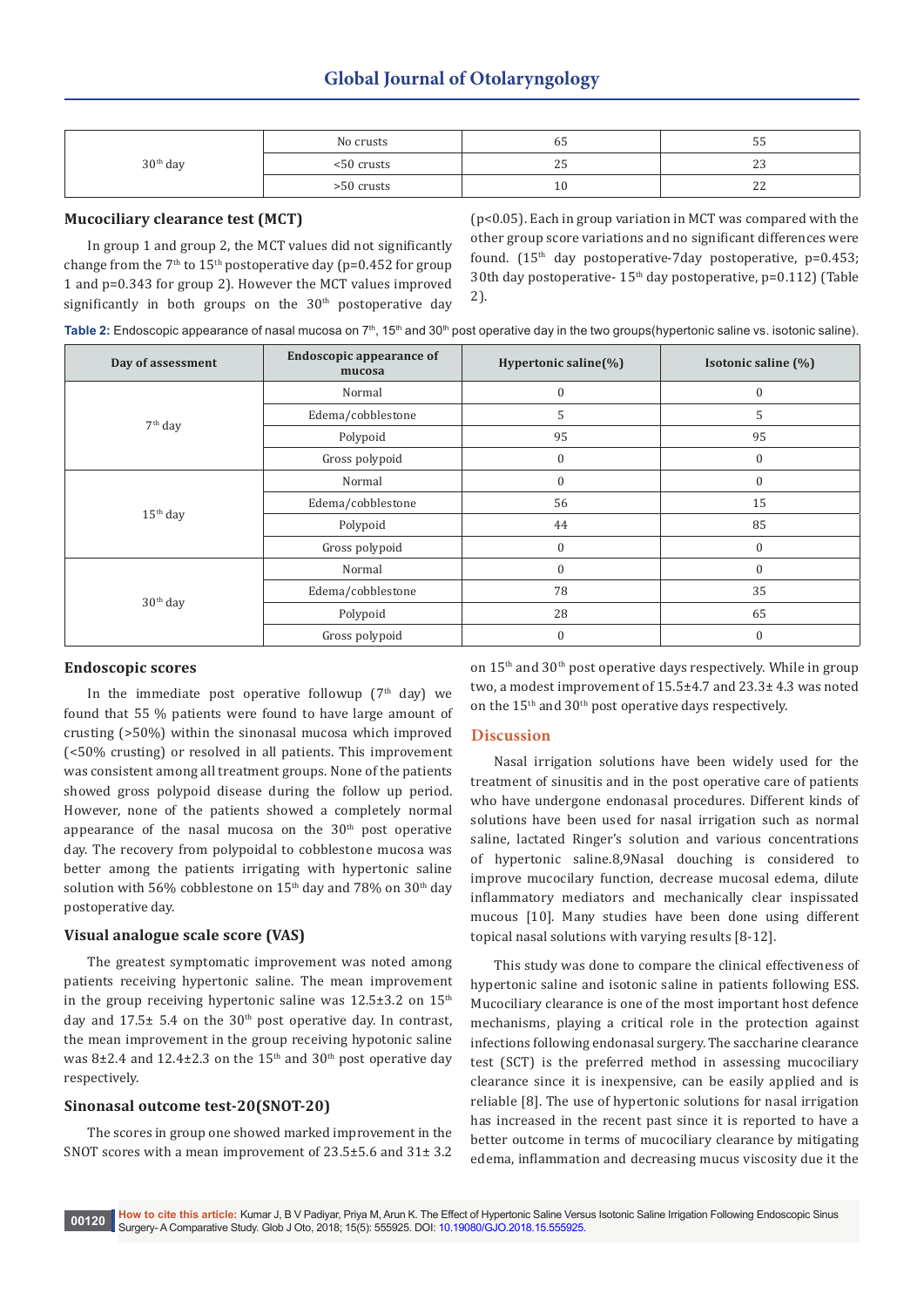alkaline nature [4,5]. In addition, it has been reported to improve mucociliary clearance in patients with cystic fibrosis and asthma [13,14].

The exact mechanism related to improvement in mucociliary clearance is still not clear. Some studies suggest hypertonic solutions to increase Ca+2 release from intracellular stores stimulating the ciliary beat frequency possibly by regulating the use or availability of adenosine triphosphate by the ciliary axoneme [20].

Inspite of its advantages, hypertonic saline is reported to cause burning sensation due to the stimulation of nociceptive nerves and subsequent substance P release. 15,18,19 Hypertonic saline is also known to cause histamine release which further leads to nasal hyper reactivity and hypersecretion causing decrease in nasal airway volume [15,17].

 Keojampa et al found no difference between the effect of hypertonic and isotonic saline in terms of improvement in breathing while Hauptman et al found that buffered isotonic saline significantly relieved nasal obstruction as compared to hypertonic saline [5,16]. All our patients used high volume low pressure nasal irrigation technique with good outcomes. Similar observations were made by Salib et al who reported high volume low pressure saline irrigations to be more effective than low volume high pressure saline irrigations following ESS in the early post operative period; however, there were no differences noted in ease of use [21]. The limitations of this study include the study not being double blinded, lack of rhinomanometry and lack of long term follow-up of post operative patients.

#### **Conclusion**

Nasal irrigation post ESS is effective in symptom resolution and normalization of mucosa appearance. Hypertonic saline irrigation was significantly more effective as compared to isotonic saline.

#### **References**

- 1. [Fokkens WJ, Lund VJ, Mullol J \(2012\) EPOS 2012: European position](https://www.ncbi.nlm.nih.gov/pubmed/22469599)  [paper on rhinosinusitis and nasal polyps 2012. A summary of Oto](https://www.ncbi.nlm.nih.gov/pubmed/22469599)[rhinolaryngologists Rhinology 50\(1\): 1-12.](https://www.ncbi.nlm.nih.gov/pubmed/22469599)
- 2. [Fernandes SV \(1999\) Postoperative care in functional endoscopic](https://www.ncbi.nlm.nih.gov/pubmed/10369288)  [sinus surgery? Laryngoscope 109\(6\): 945-948.](https://www.ncbi.nlm.nih.gov/pubmed/10369288)
- 3. [Harvey RJ, Goddard JC, Wise SK, Schlosser RJ \(2008\) Effects of endo](https://www.ncbi.nlm.nih.gov/pubmed/18585576)[scopic sinus surgery and delivery device on cadaver sinus irrigation.](https://www.ncbi.nlm.nih.gov/pubmed/18585576)  [Otolaryngol Head Neck Surg 139\(1\): 137-142.](https://www.ncbi.nlm.nih.gov/pubmed/18585576)
- 4. [Talbot AR, Herr TM, Parsons D \(1997\) Mucociliary clearance and](https://www.ncbi.nlm.nih.gov/pubmed/9111380)  [buffered hypertonic saline. Laryngoscope 107\(4\): 500-503.](https://www.ncbi.nlm.nih.gov/pubmed/9111380)
- 5. [Keojampa KB, Nguyen MH, Ryan MW \(2004\) Effects of buffered saline](https://www.ncbi.nlm.nih.gov/pubmed/15523448)  [solution on nasal mucociliary clearance and nasal airway patency.](https://www.ncbi.nlm.nih.gov/pubmed/15523448)  [Otolaryngol Head Neck Surg 131\(5\): 679-682.](https://www.ncbi.nlm.nih.gov/pubmed/15523448)
- 6. [Unal M, Seymen HO \(2002\) Effect of Ringer-Lactate and isotonic](https://www.ncbi.nlm.nih.gov/pubmed/12238674)  [saline solutions on mucociliary clearance of tracheal epithelium: an](https://www.ncbi.nlm.nih.gov/pubmed/12238674)  [experimental study in rats. J Laryngol Otol 116\(7\): 536-538.](https://www.ncbi.nlm.nih.gov/pubmed/12238674)
- 7. [Shone GR, Yardley MP, Knight LC \(1990\) Mucociliary function in the](https://www.ncbi.nlm.nih.gov/pubmed/2293322)  [early weeks after nasal surgery. Rhinology 28\(4\): 265-268.](https://www.ncbi.nlm.nih.gov/pubmed/2293322)
- 8. [Boek WM, Keles N, Graamans K \(1999\) Physiologic and hypertonic](https://www.ncbi.nlm.nih.gov/pubmed/10089964)  [saline solutions impair ciliar activity](https://www.ncbi.nlm.nih.gov/pubmed/10089964) *in vitro*. Laryngo-scope 109(3): [396-399.](https://www.ncbi.nlm.nih.gov/pubmed/10089964)
- 9. [Wormald PJ, Cain T, Oates L \(2004\) A comparative study of three](https://www.ncbi.nlm.nih.gov/pubmed/15564850)  [methods of nasal irrigation. Laryngoscope 114\(12\): 2224-2227.](https://www.ncbi.nlm.nih.gov/pubmed/15564850)
- 10. [Tomooka LT, Murphy C, and Davidson TM \(2000\) Clinical study and](https://www.ncbi.nlm.nih.gov/pubmed/10892694)  [literature review of nasal irrigation. Laryngoscope 110\(7\): 1189-1193.](https://www.ncbi.nlm.nih.gov/pubmed/10892694)
- 11. [Homer JJ, Dowley AC, Condon L, El-Jassar P, Sood S \(2000\) The effect of](https://www.ncbi.nlm.nih.gov/pubmed/11122299)  [hypertonicity on nasal mucociliary clearance. Clin Otolaryngol Allied](https://www.ncbi.nlm.nih.gov/pubmed/11122299)  [Sci 25\(6\): 558-560.](https://www.ncbi.nlm.nih.gov/pubmed/11122299)
- 12. [Shone GR, Yardley MP, Knight LC \(1990\) Mucociliary function in the](https://www.ncbi.nlm.nih.gov/pubmed/2293322)  [early weeks after nasal surgery. Rhinology 28\(4\): 265-268.](https://www.ncbi.nlm.nih.gov/pubmed/2293322)
- 13. [Robinson M, Regnis JA, Bailey DL, King M, Bautovich GJ, et al. \(1996\)](https://www.ncbi.nlm.nih.gov/pubmed/8630593)  [Effect of hypertonic saline, amiloride, and cough on mucociliary](https://www.ncbi.nlm.nih.gov/pubmed/8630593)  [clearance in patients with cystic fibrosis. Am J Respir Crit Care Med](https://www.ncbi.nlm.nih.gov/pubmed/8630593)  [153\(5\): 1503-1509.](https://www.ncbi.nlm.nih.gov/pubmed/8630593)
- 14. [Daviskas E, Anderson SD, Gonda I \(1996\) Inhalation of hypertonic](https://www.ncbi.nlm.nih.gov/pubmed/8726937)  [saline aerosol enhances mucociliary clearance in asth- matic and](https://www.ncbi.nlm.nih.gov/pubmed/8726937)  [healthy subjects. Eur Respir J 9\(4\): 725-732.](https://www.ncbi.nlm.nih.gov/pubmed/8726937)
- 15. Lansley AB, Sanderson MJ, Dirksen EP (1992) Control of the beat cycle of respiratory tract by Ca+2 and cAMP. Am J Physiol 263: L232-242.
- 16. [Freidman M, Vidyasagar R, Joseph N \(2006\) A randomized, pro](https://www.ncbi.nlm.nih.gov/pubmed/16735920)[spective, double-blind study on the eciacy of Dead Sea salt nasal](https://www.ncbi.nlm.nih.gov/pubmed/16735920)  [irrigations. Laryngoscope 116\(6\): 878-882.](https://www.ncbi.nlm.nih.gov/pubmed/16735920)
- 17. [Baraniuk JN, Ali M, Yuta A, \(1999\) Hypertonic saline nasal provocation](https://www.ncbi.nlm.nih.gov/pubmed/10430743)  [stimulates nociceptive nerves, substance P release, and glandular](https://www.ncbi.nlm.nih.gov/pubmed/10430743)  [mucous exocytosis in normal humans. Am J Respir Crit Care Med](https://www.ncbi.nlm.nih.gov/pubmed/10430743)  [160\(2\): 655-662.](https://www.ncbi.nlm.nih.gov/pubmed/10430743)
- 18. Ganong W (2012) Chapter 7: Neurotransmitters & Neuromodulators. In Review of Medical Physiology, (24 edn); Barrett KE, Boitano S, Barman SM and Brooks HL (Eds). McGraw Hill, Lange Medical Publisher, New York, USA, pp. 135-154.
- 19. [Baraniuk JN, Ali M, Naranch K \(2002\) Hypertonic saline nasal](https://www.ncbi.nlm.nih.gov/pubmed/11972600)  [provocation and acoustic rhinometry. Clin Exp Allergy 32\(4\): 543-550.](https://www.ncbi.nlm.nih.gov/pubmed/11972600)
- 20. [Hauptman G, Ryan MW \(2007\) The effect of saline solutions on](https://www.ncbi.nlm.nih.gov/pubmed/17967652)  [nasal patency and mucociliary clearance in rhinosinusitis patients.](https://www.ncbi.nlm.nih.gov/pubmed/17967652)  [Otolaryngol Head Neck Surg 137\(5\): 815-821.](https://www.ncbi.nlm.nih.gov/pubmed/17967652)
- 21. [Salib RJ, Talpallikar S, Uppal S, Nair SB \(2013\) A prospective ran](https://www.ncbi.nlm.nih.gov/pubmed/23714166)[domised single-blinded clinical trial comparing the efficacy and](https://www.ncbi.nlm.nih.gov/pubmed/23714166)  tolerability of the nasal douching products Sterimar<sup>TM</sup> and Sinus [RinseTM following functional endoscopic sinus surgery. Clin Otolaryngol](https://www.ncbi.nlm.nih.gov/pubmed/23714166)  [38\(4\): 297-305.](https://www.ncbi.nlm.nih.gov/pubmed/23714166)